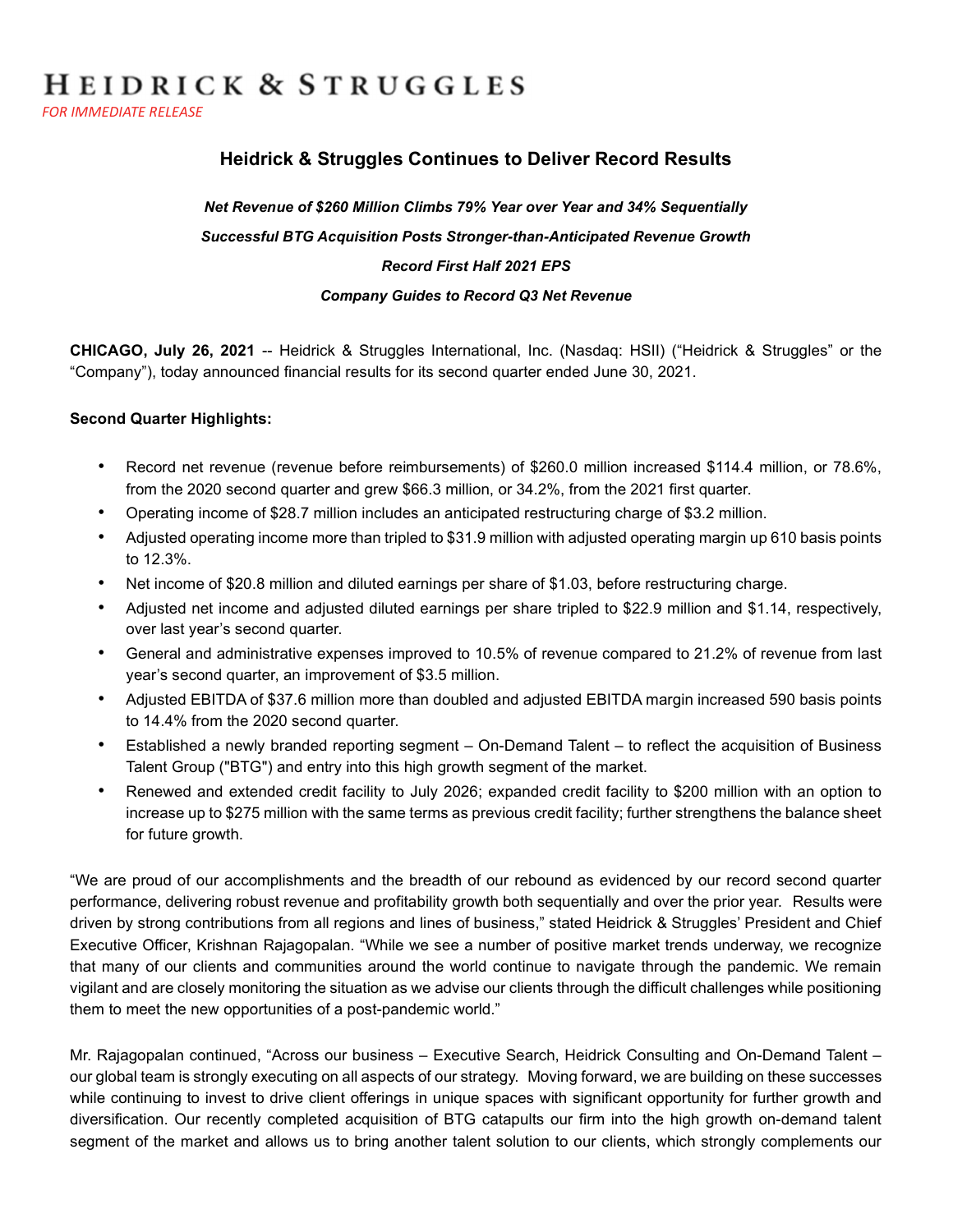portfolio of leadership advisory and talent services. We will continue to make targeted investments in tech-driven offerings to support future growth and shareholder value."

### 2021 Second Quarter Results

Record consolidated net revenue of \$260.0 million grew \$114.4 million, or 78.6%compared to \$145.6 million in the 2020 second quarter. Excluding the impact of exchange rate fluctuations, which positively impacted results by \$7.3 million, consolidated net revenue increased \$107.1 million or 73.5%. Net revenue growth was driven by all regions in Executive Search, Heidrick Consulting and On-Demand Talent.

Executive Search net revenue increased 67.1%, or \$90.0 million, to \$224.1 million compared to \$134.2 million in the 2020 second quarter. Excluding the impact of exchange rate fluctuations, which positively impacted results by \$6.6 million, or 3.1%, Executive Search net revenue increased \$83.3 million. Net revenue increased 73.7% in the Americas (73.1% on a constant currency basis), 49.1% in Europe (35.0% on a constant currency basis) and 65.9% in Asia Pacific (56.3% on a constant currency basis). All industry practices exhibited growth over the prior year.

The Company had 369 Executive Search consultants at June 30, 2021 compared to 394 at June 30, 2020 and 373 at March 31, 2021. Productivity, as measured by annualized Executive Search net revenue per consultant, was \$2.4 million compared to \$1.4 million in the 2020 second quarter. The average revenue per executive search was \$132,700 compared to \$141,500 a year earlier, while the number of confirmed searches reached a new record for the Company and increased 78.0% compared to the year-ago period.

Heidrick Consulting net revenue was grew \$5.7 million or 49.6% to \$17.1 million compared to \$11.4 million in the 2020 second quarter. Excluding the impact from exchange rate fluctuations, which positively impacted revenue by \$0.6 million, or 3.9%, Heidrick Consulting net revenue increased \$5.0 million. The Company had 65 Heidrick Consulting consultants at June 30, 2021 compared to 68 at June 30, 2020 and 64 at March 31, 2021.

On-Demand Talent, a new business segment, generated net revenue of \$18.7 million which exceeded the Company's expectations.

Consolidated salaries and benefits were \$186.1 million compared to \$104.7 million in the 2020 second quarter. Fixed compensation expense increased by \$8.5 million, primarily due to increases in base salaries and payroll taxes, stock compensation, talent acquisition and retention costs, retirement and benefits, and separation, partially offset by fair value adjustments to the deferred compensation plan and the elimination of certain consultant deferred bonus programs. Variable compensation increased \$72.9 million, primarily due to the record revenue performance in the quarter. Salaries and benefits expense was 71.6% of net revenue for the quarter compared to 71.9% in the 2020 second quarter and 73.0% in the 2021 first quarter.

General and administrative expenses improved by 11.3%, or \$3.5 million, to \$27.4 million from \$30.8 million in the 2020 second quarter, primarily due to office occupancy, professional services and bad debt partially offset by increases in intangible amortization associated with BTG, information technology, and travel and entertainment. As a percentage of net revenue, general and administrative expenses were 10.5% compared to 21.2% in the 2020 second quarter and 14.9% in the 2021 first quarter.

The Company's new cost of services expense category was \$14.7 million compared to \$1.1 million in the 2020 second quarter. Cost of services expense consists of third-party contractor costs related to the delivery of various services and products, primarily in the new On-Demand Talent business segment established with the recent acquisition of BTG.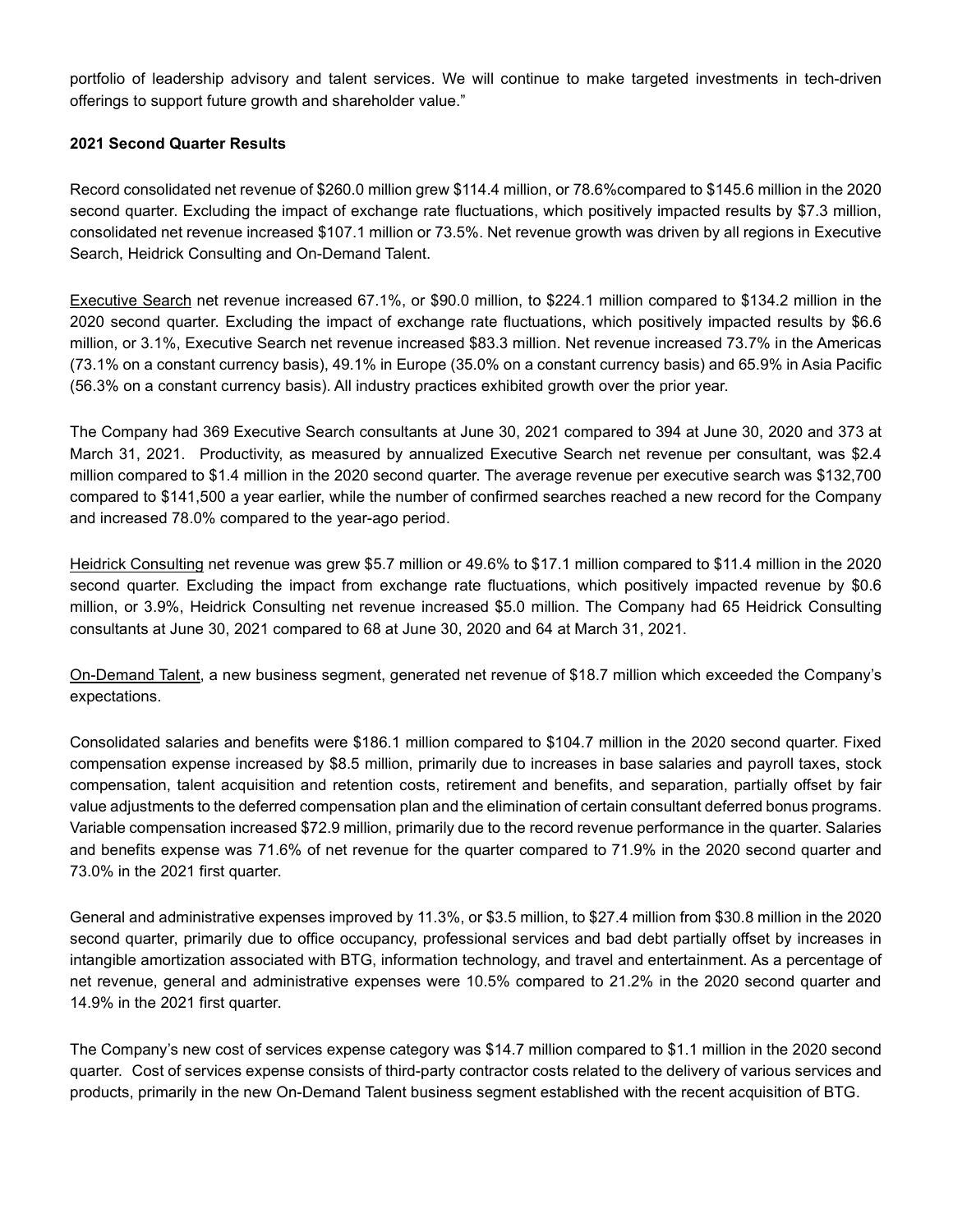The Company recorded a restructuring charge of \$3.2 million in the 2021 second quarter primarily related to the timing of office closures associated with the Company's real estate strategy. In the 2020 second quarter, the Company recorded a \$33.0 million non-cash goodwill impairment charge. Including the charges in both periods, operating income was \$28.7 million compared to an operating loss of \$24.0 million in the 2020 second quarter. Operating margin was 11.0% in the 2021 second quarter compared to (16.5)% in the 2020 second quarter. Excluding the restructuring charge, adjusted operating income was \$31.9 million compared to \$9.0 million and adjusted operating margin was 12.3% compared to 6.2%. Adjusted EBITDA in the 2021 second quarter was \$37.6 million compared to \$12.4 million in the 2020 second quarter. Adjusted EBITDA margin was 14.4% compared to 8.5%.

Net income in the 2021 second quarter was \$20.8 million and diluted earnings per share was \$1.03 with an effective tax rate of 34.6%. This compares to net loss of \$25.7 million and diluted loss per share of \$1.33 with an effective tax rate of (21.1)% in last year's second quarter. Excluding the previously mentioned restructuring and goodwill impairment charges in both periods, adjusted net income was \$22.9 million compared to \$7.2 million and adjusted diluted earnings per share was \$1.14 compared to \$0.37.

Net cash provided by operating activities was \$90.3 million in the 2021 second quarter compared to \$40.8 million in the 2020 second quarter. Cash, cash equivalents and marketable securities, net of debt, at June 30, 2021 were \$237.8 million, compared to \$336.5 million at December 31, 2020, and \$287.8 million at June 30, 2020. The Company's cash position typically builds throughout the year as employee bonuses are accrued, mostly to be paid out in the first quarter.

### 2021 Six Months Results

For the six months ended June 30, 2021 consolidated net revenue was \$453.6 million compared to \$317.1 million in the first six months of 2020. Excluding the impact of exchange rate fluctuations, which positively impacted results by 2.7%, or \$12.0 million, consolidated net revenue increased 39.3% or \$124.6 million.

Executive Search net revenue in the first six months of 2021 increased 39.4%, or \$114.1 million, to \$403.8 million from \$289.6 million in the first six months of 2020. Excluding the impact of exchange rate fluctuations, which positively impacted results by 2.8%, or \$10.9 million, net revenue increased \$103.2 million. Net revenue increased 42.5% in the Americas (or 42.4% on a constant currency basis), increased 30.6% in Europe (increased 19.2% on a constant currency basis), and increased 38.9% in Asia Pacific (increased 30.6% on a constant currency basis). All industry practices exhibited growth over the prior year. Productivity was \$2.2 million for the first six months of 2021 compared to \$1.5 million in the first six months of 2020. The average revenue per executive search was \$123,100 in the first six months of 2021 compared to \$128,300 the same period in 2020, while confirmations increased 45.3%.

Heidrick Consulting net revenue in the first six months of 2021 increased 13.4%, or \$3.7 million, to \$31.2 million from \$27.5 million in the first six months of 2020. Excluding the impact of exchange rate fluctuations, which positively impacted results by 3.5%, or \$1.1 million, Heidrick Consulting revenue increased 9.6%, or \$2.6 million.

#### On-Demand Talent net revenue was \$18.7 million.

Operating income for the first six months of 2021 was \$48.3 million compared to operating loss of \$5.8 million in the same period of 2020. The operating margin was 10.7% compared to (1.8)% in the first six months of 2020. Excluding the restructuring and goodwill impairment charges recorded in 2021 and 2020 year-to-date periods, respectively, adjusted operating income for the first six months of 2021 was \$55.4 million compared to \$27.1 million and the adjusted operating margin was 12.2% compared to 8.6%. Adjusted EBITDA for the first six months of 2021 was \$66.5 million and adjusted EBITDA margin was 14.7%, compared to adjusted EBITDA of \$36.1million and adjusted EBITDA margin of 11.4% for the same period in 2020.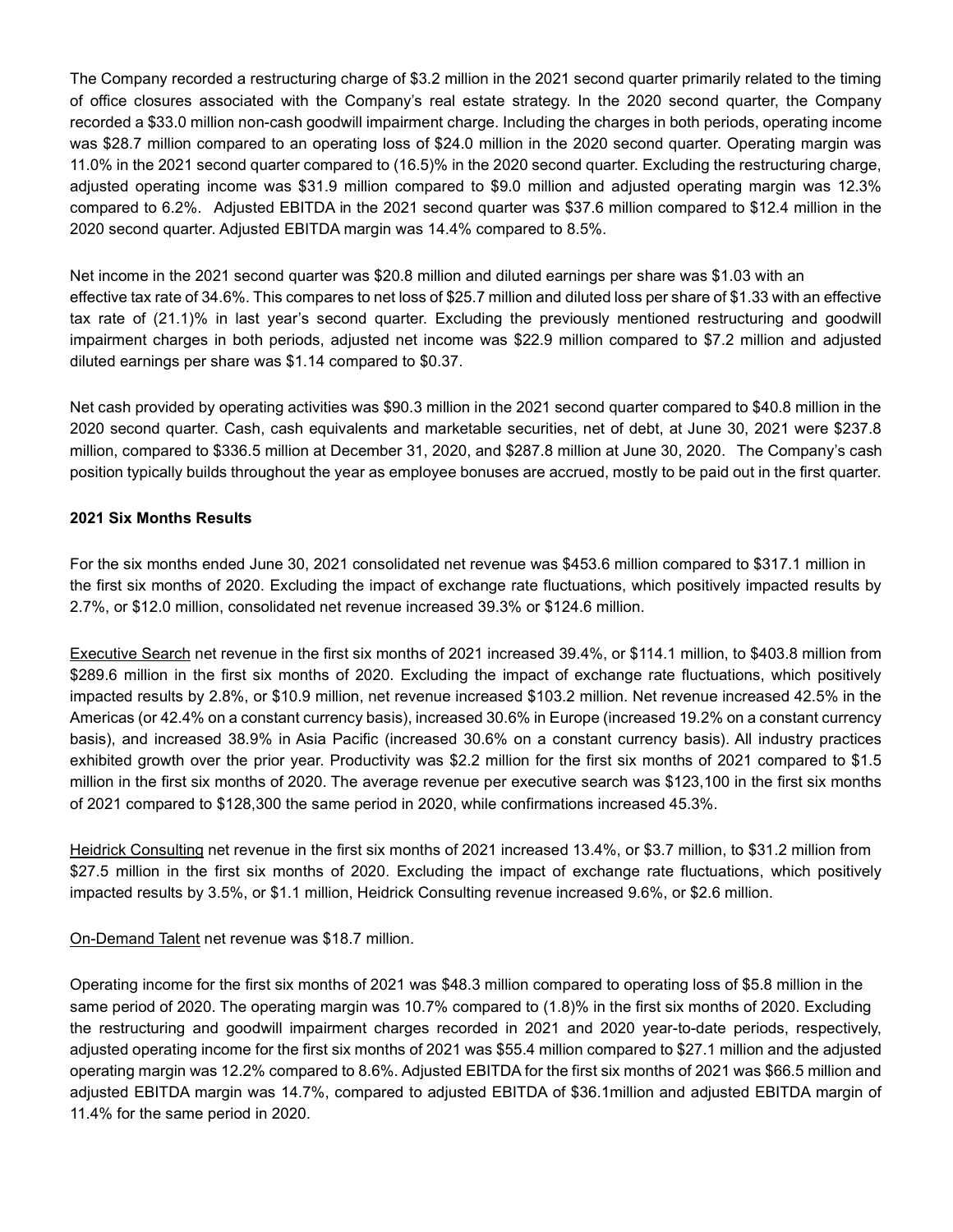Net income for the first six months of 2021 was \$35.6 million and diluted earnings per share was \$1.76, with an effective tax rate of 34.7%. This compares to a net loss of \$17.1 million and diluted loss per share of \$0.89 in the first six months of 2020, with an effective tax rate of (149.0)%. Excluding the restructuring and goodwill impairment charges, adjusted net income was \$40.3 million with adjusted diluted earnings per share of \$2.00 compared to \$15.9 million and \$0.81 in the prior year. The adjusted effective tax rate was 34.6% in 2021 compared to 39.1% in 2020.

### New Credit Facility

On July 13, 2021, the Company further strengthened its balance sheet for future growth by renewing and extending its credit facility to July 2026. This Agreement provides for a senior unsecured revolving credit facility in an aggregate amount of \$200 million, with an option to increase up to \$275 million in aggregate principal amount, subject to the lenders' approval and provided the company is in compliance with certain conditions of the Agreement. Prior to this Agreement, the Company had a \$175 million revolving credit facility, with an option to increase up to \$250 million. The facility was led by Bank of America and Truist Bank, supported further by HSBC Bank.

### Dividend

The Board of Directors declared a 2021 third quarter cash dividend of \$0.15 per share payable on August 20, 2021 to shareholders of record at the close of business on August 6, 2021.

### 2021 Third Quarter Outlook

The Company expects 2021 third quarter consolidated net revenue of between \$245 million and \$255 million, while acknowledging the continued fluidity of the COVID-19 pandemic that may impact quarterly results. In addition, this outlook is based on the average currency rates in June 2021 and reflects, among other factors, management's assumptions for the anticipated volume of new Executive Search confirmations, Heidrick Consulting assignments, On-Demand Talent projects and the current backlog, consultant productivity, consultant retention, and the seasonality of its business.

### Quarterly Webcast and Conference Call

Heidrick & Struggles will host a conference call to review its 2021 second quarter results today, July 26 at 5:00 pm Eastern Time. Participants may access the Company's call and supporting slides through its website at www.heidrick.com or by dialing (866) 211-4120, conference ID# 7626859. For those unable to participate on the live call, a webcast and copy of the slides will be archived at www.heidrick.com and available for up to 30 days following the investor call.

### About Heidrick & Struggles International, Inc.

Heidrick & Struggles (Nasdaq: HSII) is a premier provider of global leadership advisory and on-demand talent solutions, serving the senior-level talent and consulting needs of the world's top organizations. In our role as trusted leadership advisors, we partner with our clients to develop future-ready leaders and organizations, bringing together our services and offerings in executive search, diversity and inclusion, leadership assessment and development, organization and team acceleration, culture shaping and on-demand, independent talent solutions. Heidrick & Struggles pioneered the profession of executive search more than 65 years ago. Today, the firm provides integrated talent and human capital solutions to help our clients change the world, one leadership team at a time.® www.heidrick.com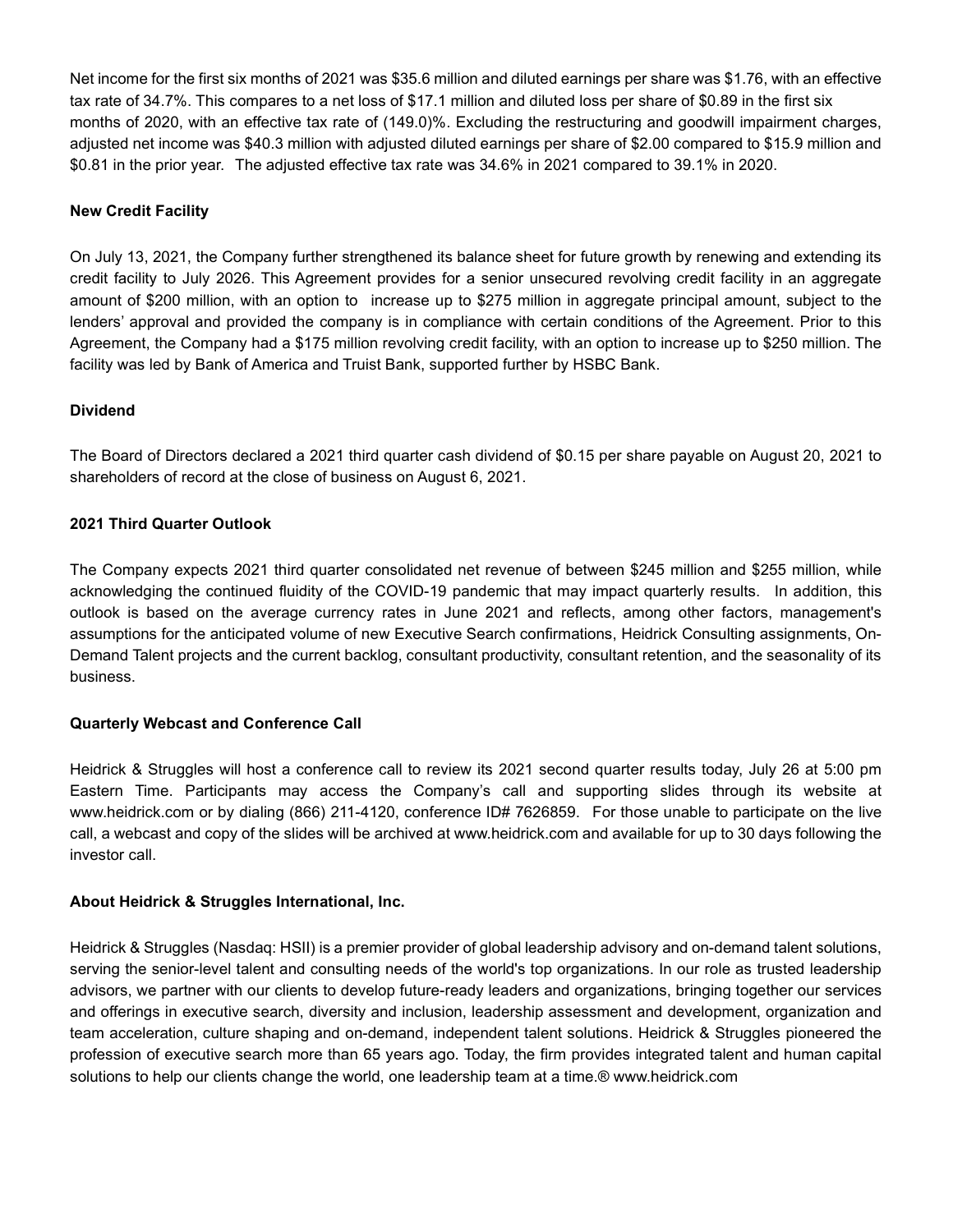#### Non-GAAP Financial Measures

To supplement the financial results presented in accordance with generally accepted accounting principles in the United States ("GAAP"), Heidrick & Struggles presents certain non-GAAP financial measures. A "non-GAAP financial measure" is defined as a numerical measure of a company's financial performance that excludes or includes amounts different than the most directly comparable measure calculated and presented in accordance with GAAP in the statements of comprehensive income, balance sheets or statements of cash flow of the Company. Pursuant to the requirements of Regulation G, this earnings release contains the most directly comparable GAAP financial measure to the non-GAAP financial measure.

The non-GAAP financial measures used within this earnings release are adjusted operating income, adjusted operating income margin, adjusted net income, adjusted basic and diluted earnings per share, adjusted effective tax rate, adjusted EBITDA, adjusted EBITDA margin and impacts of foreign currency on current period results using prior period translation rates. These measures are presented because management uses this information to monitor and evaluate financial results and trends. Management believes this information is also useful for investors. Reconciliations of these non-GAAP financial measures with the most directly comparable measures calculated and presented in accordance with GAAP are provided as schedules attached to this release.

Adjusted operating income reflects the exclusion of restructuring charges and goodwill impairment.

Adjusted operating income margin refers to adjusted operating income as a percentage of net revenue in the same period.

Adjusted net income and adjusted diluted earnings per share reflect the exclusion of restructuring charges and goodwill impairment, net of tax.

Adjusted effective tax rate reflects the exclusion of restructuring charges and goodwill impairment, net of tax.

Adjusted EBITDA refers to earnings before interest, taxes, depreciation, intangible amortization, equity-settled stock compensation expense, earnout accretion, contingent compensation related to acquisitions, restructuring charges, goodwill impairment and other non-operating income (expense).

Adjusted EBITDA margin refers to adjusted EBITDA as a percentage of net revenue in the same period.

The Company evaluates its results of operations on both an as reported and a constant currency basis. The constant currency presentation is a non-GAAP financial measure, which excludes the impact of fluctuations in foreign currency exchange rates. The Company believes providing constant currency information provides valuable supplemental information regarding its results of operations, consistent with how it evaluates its performance. The Company calculates constant currency percentages by converting its financial results in a local currency for a period using the average exchange rate for the prior period to which it is comparing. This calculation may differ from similarly-titled measures used by other companies.

### Safe Harbor Statement

This press release contains forward-looking statements. The forward-looking statements are based on current expectations, estimates, forecasts and projections about the industry in which we operate and management's beliefs and assumptions. Forward-looking statements may be identified by the use of words such as "expects," "anticipates," "intends," "plans," "believes," "seeks," "estimates," "projects," "forecasts," and similar expressions. Forward-looking statements are not guarantees of future performance and involve certain known and unknown risks, uncertainties and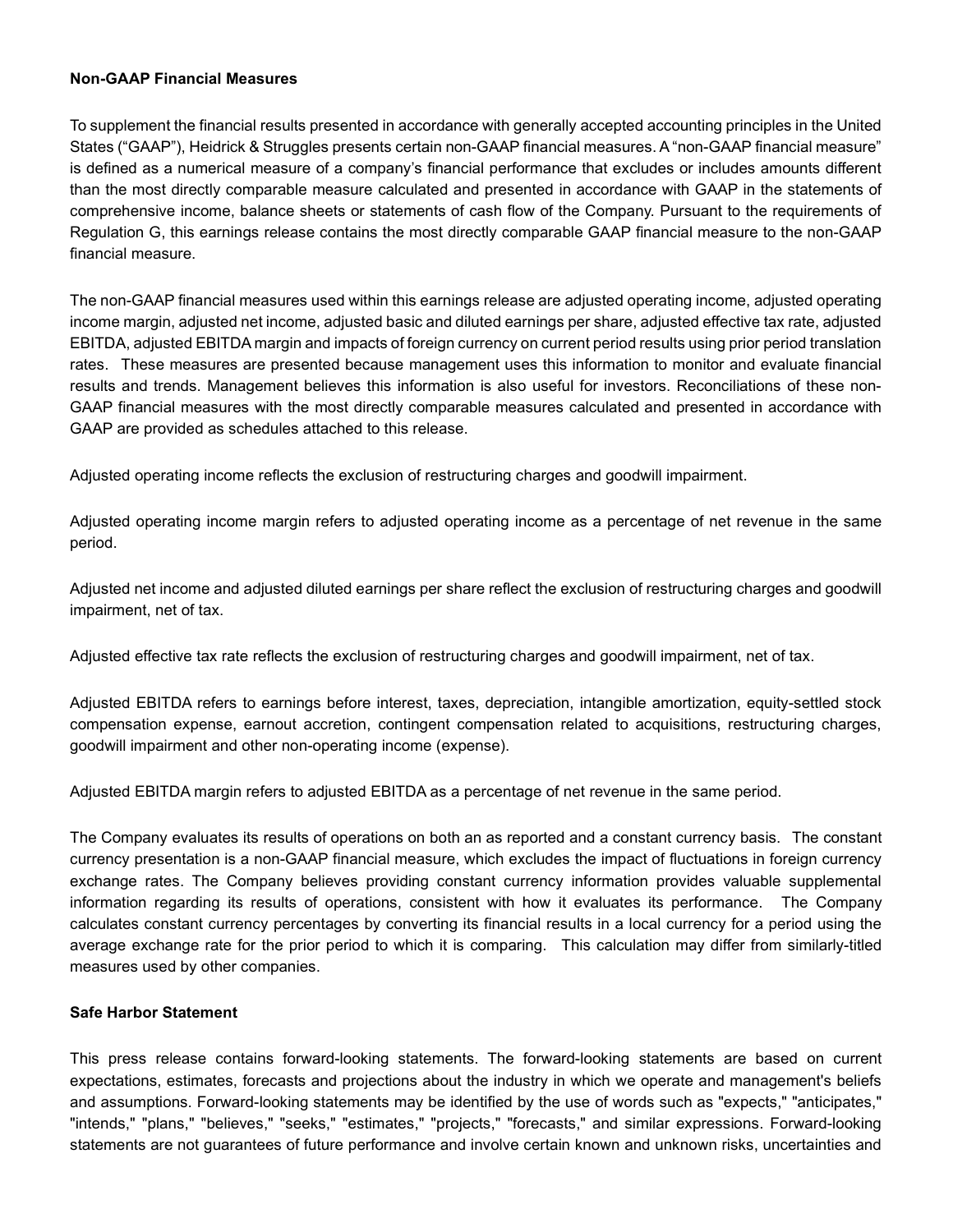assumptions that are difficult to predict. Actual outcomes and results may differ materially from what is expressed, forecasted or implied in the forward-looking statements. Factors that may affect the outcome of the forward-looking statements include, among other things, the impacts, direct and indirect, of the COVID-19 pandemic (including the emergence of variant strains) on our business, our consultants and employees, and the overall economy; leadership changes, our ability to attract, integrate, develop, manage and retain qualified consultants and senior leaders; our ability to prevent our consultants from taking our clients with them to another firm; our ability to maintain our professional reputation and brand name; the fact that our net revenue may be affected by adverse economic conditions; our clients' ability to restrict us from recruiting their employees; the aggressive competition we face; our heavy reliance on information management systems; the fact that we face the risk of liability in the services we perform; the fact that data security, data privacy and data protection laws and other evolving regulations and cross-border data transfer restrictions may limit the use of our services and adversely affect our business; social, political, regulatory and legal risks in markets where we operate; any challenges to the classification of our on-demand talent as independent contractors; the impact of foreign currency exchange rate fluctuations; the fact that we may not be able to align our cost structure with net revenue; unfavorable tax law changes and tax authority rulings; our ability to realize our tax losses; the timing of the establishment or reversal of valuation allowance on deferred tax assets; any impairment of our goodwill, other intangible assets and other long-lived assets; our ability to execute and integrate future acquisitions; the fact that we have antitakeover provisions that make an acquisition of us difficult and expensive; our ability to access additional credit; and the increased cybersecurity requirements, vulnerabilities, threats and more sophisticated and targeted cyber-related attacks that could pose a risk to our systems, networks, solutions, services and data. For more information on the factors that could affect the outcome of forward-looking statements, refer to our Annual Report on Form 10-K for the year ended December 31, 2020, under the heading "Risk Factors" in Item 1A, as updated in Part II, Item 1A or this report. We caution the reader that the list of factors may not be exhaustive. We undertake no obligation to update publicly any forward-looking statements, whether as a result of new information, future events or otherwise.

#### Contacts:

#### Investors & Analysts:

Suzanne Rosenberg - Vice President, Investor Relations +1 212 551 0554, srosenberg@heidrick.com

#### Media:

Nina Chang – Vice President, Corporate Communications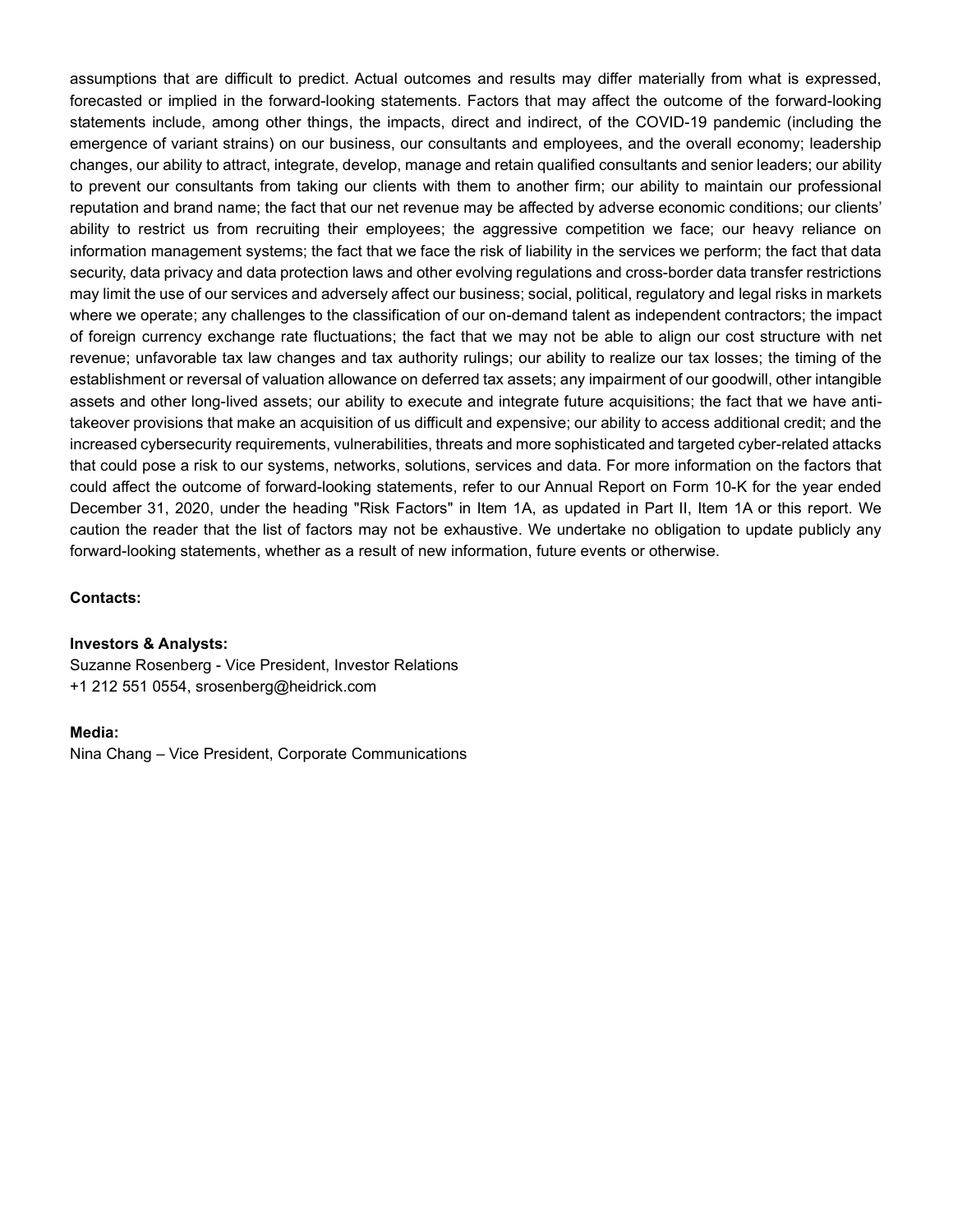# Heidrick & Struggles International, Inc. Consolidated Statements of Comprehensive Income (Loss)

(In thousands, except per share amounts)

|                                                           | <b>Three Months Ended</b> |            |    |            |    |                 |            |
|-----------------------------------------------------------|---------------------------|------------|----|------------|----|-----------------|------------|
|                                                           | <b>June 30,</b><br>2021   |            |    |            |    |                 |            |
|                                                           |                           |            |    | 2020       |    | <b>S</b> Change | % Change   |
| Revenue                                                   |                           |            |    |            |    |                 |            |
| Revenue before reimbursements (net revenue)               | \$                        | 259,981    | \$ | 145,603    | \$ | 114,378         | 78.6%      |
| Reimbursements                                            |                           | 1,254      |    | 2,232      |    | (978)           | $(43.8)\%$ |
| Total revenue                                             |                           | 261,235    |    | 147,835    |    | 113,400         | 76.7%      |
| <b>Operating expenses</b>                                 |                           |            |    |            |    |                 |            |
| Salaries and benefits                                     |                           | 186,054    |    | 104,658    |    | 81,396          | 77.8%      |
| General and administrative expenses                       |                           | 27,353     |    | 30,846     |    | (3, 493)        | $(11.3)\%$ |
| Cost of services                                          |                           | 14,675     |    | 1,115      |    | 13,560          | NM         |
| Impairment charges                                        |                           |            |    | 32,970     |    | (32,970)        | $\rm NM$   |
| Restructuring charges                                     |                           | 3,193      |    |            |    | 3,193           | NM         |
| Reimbursed expenses                                       |                           | 1,254      |    | 2,232      |    | (978)           | $(43.8)\%$ |
| Total operating expenses                                  |                           | 232,529    |    | 171,821    |    | 60,708          | 35.3 %     |
| <b>Operating income (loss)</b>                            |                           | 28,706     |    | (23,986)   |    | 52,692          | NM         |
| Non-operating income (expense)                            |                           |            |    |            |    |                 |            |
| Interest, net                                             |                           | 35         |    | (339)      |    |                 |            |
| Other, net                                                |                           | 3,033      |    | 3,076      |    |                 |            |
| Net non-operating income                                  |                           | 3,068      |    | 2,737      |    |                 |            |
|                                                           |                           |            |    |            |    |                 |            |
| Income (loss) before income taxes                         |                           | 31,774     |    | (21,249)   |    |                 |            |
| Provision for income taxes                                |                           | 11,009     |    | 4,484      |    |                 |            |
| Net income (loss)                                         |                           | 20,765     |    | (25, 733)  |    |                 |            |
| Other comprehensive income, net of tax                    |                           | 5          |    | 1,501      |    |                 |            |
| Comprehensive income (loss)                               | \$                        | 20,770     | S. | (24, 232)  |    |                 |            |
| Weighted-average common shares outstanding                |                           |            |    |            |    |                 |            |
| <b>Basic</b>                                              |                           | 19,510     |    | 19,298     |    |                 |            |
| Diluted                                                   |                           | 20,115     |    | 19,298     |    |                 |            |
| Earnings (loss) per common share                          |                           |            |    |            |    |                 |            |
| Basic                                                     | \$                        | 1.06       | \$ | (1.33)     |    |                 |            |
| Diluted                                                   | \$                        | 1.03       | \$ | (1.33)     |    |                 |            |
| Salaries and benefits as a % of net revenue               |                           | 71.6%      |    | 71.9%      |    |                 |            |
| General and administrative expenses as a % of net revenue |                           | 10.5%      |    | 21.2%      |    |                 |            |
| Cost of services as a % of net revenue                    |                           | 5.6 %      |    | $0.8~\%$   |    |                 |            |
| Operating margin                                          |                           | $11.0\ \%$ |    | $(16.5)\%$ |    |                 |            |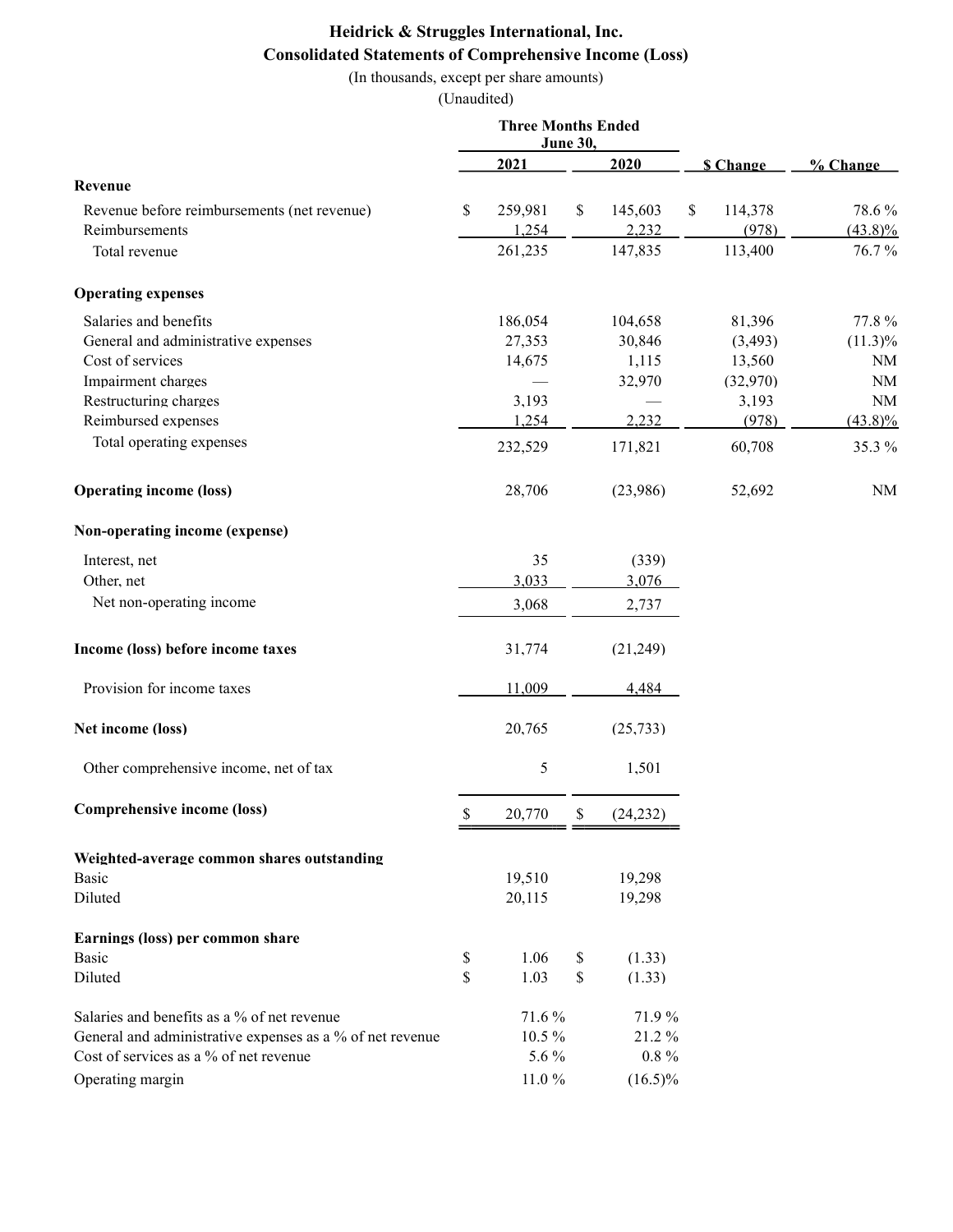# Heidrick & Struggles International, Inc. Consolidated Statements of Comprehensive Income (Loss)

(In thousands, except per share amounts)

|                                                           | <b>Six Months Ended</b><br>June 30, |         |              |           |                 |            |
|-----------------------------------------------------------|-------------------------------------|---------|--------------|-----------|-----------------|------------|
|                                                           |                                     | 2021    |              | 2020      | <b>S</b> Change | % Change   |
| Revenue                                                   |                                     |         |              |           |                 |            |
| Revenue before reimbursements (net revenue)               | S.                                  | 453,637 | $\mathbb{S}$ | 317,084   | \$<br>136,553   | 43.1 %     |
| Reimbursements                                            |                                     | 2,329   |              | 5,598     | (3,269)         | $(58.4)\%$ |
| Total revenue                                             |                                     | 455,966 |              | 322,682   | 133,284         | 41.3%      |
| <b>Operating expenses</b>                                 |                                     |         |              |           |                 |            |
| Salaries and benefits                                     |                                     | 327,417 |              | 225,747   | 101,670         | 45.0%      |
| General and administrative expenses                       |                                     | 54,721  |              | 62,223    | (7,502)         | $(12.1)\%$ |
| Cost of services                                          |                                     | 16,131  |              | 1,978     | 14,153          | NM         |
| Impairment charges                                        |                                     |         |              | 32,970    | (32,970)        | $\rm NM$   |
| Restructuring charges                                     |                                     | 7,054   |              |           | 7,054           | <b>NM</b>  |
| Reimbursed expenses                                       |                                     | 2,329   |              | 5,598     | (3,269)         | $(58.4)\%$ |
| Total operating expenses                                  |                                     | 407,652 |              | 328,516   | 79,136          | 24.1 %     |
| <b>Operating income (loss)</b>                            |                                     | 48,314  |              | (5,834)   | 54,148          | <b>NM</b>  |
| Non-operating income (expense)                            |                                     |         |              |           |                 |            |
| Interest, net                                             |                                     | 117     |              | 340       |                 |            |
| Other, net                                                |                                     | 6,115   |              | (1,359)   |                 |            |
| Net non-operating income (expense)                        |                                     | 6,232   |              | (1,019)   |                 |            |
| Income (loss) before income taxes                         |                                     | 54,546  |              | (6, 853)  |                 |            |
| Provision for income taxes                                |                                     | 18,949  |              | 10,214    |                 |            |
| Net income (loss)                                         |                                     | 35,597  |              | (17,067)  |                 |            |
| Other comprehensive loss, net of tax                      |                                     | (688)   |              | (2,245)   |                 |            |
| Comprehensive income (loss)                               | \$                                  | 34,909  | \$           | (19,312)  |                 |            |
| Weighted-average common shares outstanding                |                                     |         |              |           |                 |            |
| Basic                                                     |                                     | 19,449  |              | 19,245    |                 |            |
| Diluted                                                   |                                     | 20,197  |              | 19,245    |                 |            |
| Earnings (loss) per common share                          |                                     |         |              |           |                 |            |
| Basic                                                     | \$                                  | 1.83    | \$           | (0.89)    |                 |            |
| Diluted                                                   | \$                                  | 1.76    | \$           | (0.89)    |                 |            |
| Salaries and benefits as a % of net revenue               |                                     | 72.2%   |              | 71.2 %    |                 |            |
| General and administrative expenses as a % of net revenue |                                     | 12.1 %  |              | 19.6%     |                 |            |
| Cost of services as a % of net revenue                    |                                     | $3.6\%$ |              | $0.6\%$   |                 |            |
| Operating margin                                          |                                     | 10.7%   |              | $(1.8)\%$ |                 |            |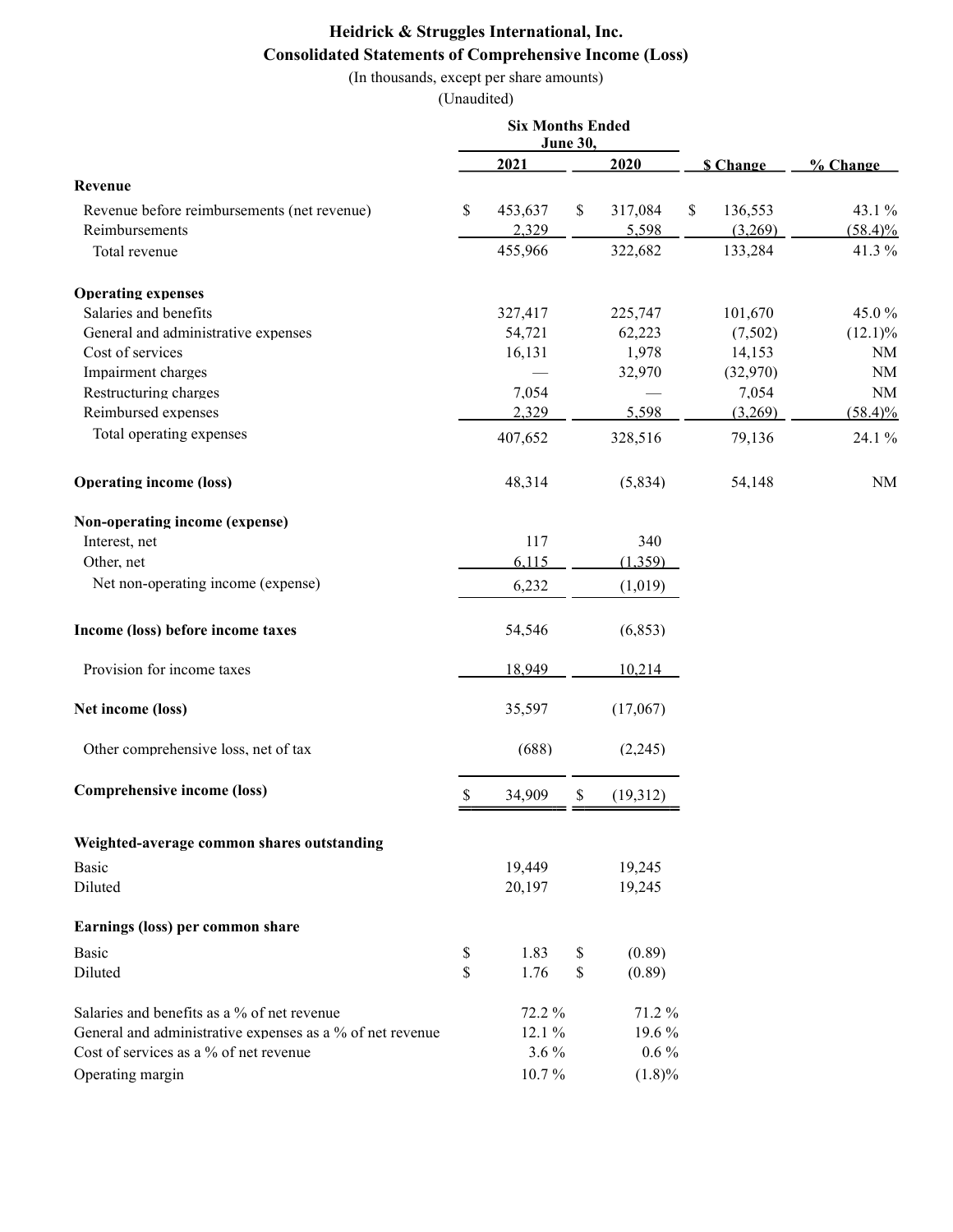### Heidrick & Struggles International, Inc. Segment Information

(In thousands) (Unaudited)

|                                                           |           |            |             | Three Months Ended June 30, |                             |                   |
|-----------------------------------------------------------|-----------|------------|-------------|-----------------------------|-----------------------------|-------------------|
|                                                           | 2021      | 2020       | S<br>Change | % Change                    | 2021<br>Margin <sup>1</sup> | 2020<br>$Margin1$ |
| Revenue                                                   |           |            |             |                             |                             |                   |
| <b>Executive Search</b>                                   |           |            |             |                             |                             |                   |
| Americas                                                  | \$147,390 | \$84,840   | \$62,550    | 73.7 %                      |                             |                   |
| Europe                                                    | 44,909    | 30,124     | 14,785      | 49.1 %                      |                             |                   |
| Asia Pacific                                              | 31,834    | 19,190     | 12,644      | 65.9%                       |                             |                   |
| <b>Total Executive Search</b>                             | 224,133   | 134,154    | 89,979      | 67.1 %                      |                             |                   |
| On-Demand Talent                                          | 18,719    |            | 18,719      | <b>NM</b>                   |                             |                   |
| Heidrick Consulting                                       | 17,129    | 11,449     | 5,680       | 49.6 %                      |                             |                   |
| Revenue before reimbursements (net revenue)               | 259,981   | 145,603    | 114,378     | 78.6%                       |                             |                   |
| Reimbursements                                            | 1,254     | 2,232      | (978)       | $(43.8)\%$                  |                             |                   |
| Total revenue                                             | \$261,235 | \$147,835  | \$113,400   | 76.7%                       |                             |                   |
| <b>Operating income (loss)</b><br><b>Executive Search</b> |           |            |             |                             |                             |                   |
| Americas <sup>2</sup>                                     | \$34,594  | \$23,102   | \$11,492    | 49.7 %                      | 23.5 %                      | 27.2 %            |
| Europe <sup>3</sup>                                       | 3,979     | (23,067)   | 27,046      | 117.2 %                     | 8.9%                        | $(76.6)\%$        |
| Asia Pacific <sup>4</sup>                                 | 4,385     | (7,329)    | 11,714      | 159.8%                      | 13.8%                       | $(38.2)\%$        |
| <b>Total Executive Search</b>                             | 42,958    | (7,294)    | 50,252      | <b>NM</b>                   | 19.2%                       | $(5.4)\%$         |
| On-Demand Talent                                          | 153       |            | 153         | <b>NM</b>                   | $0.8\%$                     | $-$ %             |
| Heidrick Consulting <sup>5</sup>                          | (3,631)   | (8,321)    | 4,690       | 56.4 %                      | $(21.2)\%$                  | $(72.7)\%$        |
| Total segments                                            | 39,480    | (15,615)   | 55,095      | 352.8%                      | 15.2 %                      | $(10.7)\%$        |
| Global Operations Support <sup>6</sup>                    | (10, 774) | (8,371)    | (2,403)     | $(28.7)\%$                  | $(4.1)\%$                   | $(5.7)\%$         |
| Total operating income (loss)                             | \$28,706  | \$(23,986) | \$52,692    | 219.7%                      | 11.0%                       | $(16.5)\%$        |

<sup>1</sup> Margin based on revenue before reimbursements (net revenue).

<sup>2</sup> Includes restructuring charges of \$3.1 million for the three months ended June 30, 2021.

<sup>3</sup> Includes restructuring reversals of less than \$0.1 million for the three months ended June 30, 2021. Includes goodwill impairment charges of \$24.5 million for the three months ended June 30, 2020.

<sup>4</sup>Includes goodwill impairment charges of \$8.5 million for the three months ended June 30, 2020.

<sup>5</sup> Includes restructuring charges of \$0.3 million for the three months ended June 30, 2021.

6 Includes restructuring reversals of \$0.1 million for the three months ended June 30, 2021.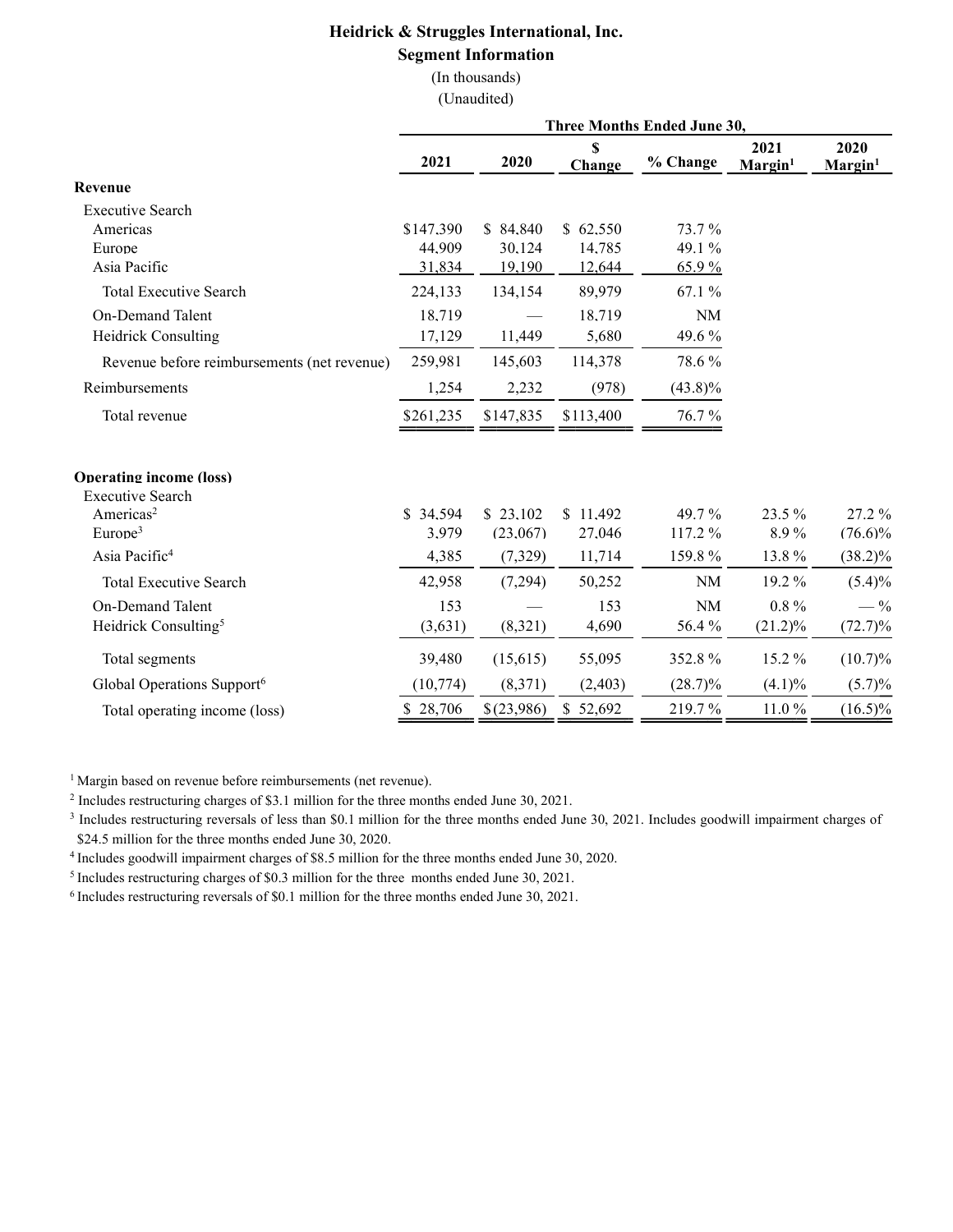### Heidrick & Struggles International, Inc. Segment Information

(In thousands) (Unaudited)

| Six Months Ended June 30, |                                                       |                                                     |                                                                   |                                                            |                                                |  |  |  |  |
|---------------------------|-------------------------------------------------------|-----------------------------------------------------|-------------------------------------------------------------------|------------------------------------------------------------|------------------------------------------------|--|--|--|--|
| 2021                      | 2020                                                  | \$<br>Change                                        | % Change                                                          | 2021<br>Margin <sup>1</sup>                                | 2020<br>Margin <sup>1</sup>                    |  |  |  |  |
|                           |                                                       |                                                     |                                                                   |                                                            |                                                |  |  |  |  |
|                           |                                                       |                                                     |                                                                   |                                                            |                                                |  |  |  |  |
| \$263,896                 | \$185,141                                             | \$78,755                                            | 42.5 %                                                            |                                                            |                                                |  |  |  |  |
|                           |                                                       |                                                     |                                                                   |                                                            |                                                |  |  |  |  |
| 57,303                    | 41,260                                                |                                                     | 38.9%                                                             |                                                            |                                                |  |  |  |  |
| 403,751                   | 289,607                                               | 114,144                                             | 39.4 %                                                            |                                                            |                                                |  |  |  |  |
| 18.719                    |                                                       | 18.719                                              | <b>NM</b>                                                         |                                                            |                                                |  |  |  |  |
| 31,167                    | 27,477                                                | 3,690                                               | 13.4 %                                                            |                                                            |                                                |  |  |  |  |
| 453,637                   | 317,084                                               | 136,553                                             | 43.1 %                                                            |                                                            |                                                |  |  |  |  |
| 2,329                     | 5,598                                                 | (3,269)                                             | $(58.4)\%$                                                        |                                                            |                                                |  |  |  |  |
| \$455,966                 | \$322,682                                             | \$133,284                                           | 41.3 %                                                            |                                                            |                                                |  |  |  |  |
|                           |                                                       |                                                     |                                                                   |                                                            |                                                |  |  |  |  |
|                           |                                                       |                                                     |                                                                   |                                                            |                                                |  |  |  |  |
|                           |                                                       |                                                     |                                                                   |                                                            | 26.4%                                          |  |  |  |  |
|                           |                                                       |                                                     |                                                                   |                                                            | $(31.7)\%$<br>$(11.7)\%$                       |  |  |  |  |
|                           |                                                       |                                                     |                                                                   |                                                            |                                                |  |  |  |  |
|                           |                                                       |                                                     |                                                                   |                                                            | 8.3%                                           |  |  |  |  |
|                           |                                                       |                                                     |                                                                   |                                                            | $-$ %                                          |  |  |  |  |
| (8,341)                   | (12, 413)                                             | 4,072                                               | 32.8%                                                             | $(26.8)\%$                                                 | $(45.2)\%$                                     |  |  |  |  |
| 69,710                    | 11,576                                                | 58,134                                              | 502.2 %                                                           | 15.4 %                                                     | 3.7%                                           |  |  |  |  |
| (21, 396)                 | (17, 410)                                             | (3,986)                                             | $(22.9)\%$                                                        | (4.7)%                                                     | $(5.5)\%$                                      |  |  |  |  |
| \$48,314                  | (5,834)<br>\$.                                        | \$54,148                                            | 928.1%                                                            | 10.7%                                                      | $(1.8)\%$                                      |  |  |  |  |
|                           | 82,552<br>\$60,850<br>8,519<br>8,529<br>77,898<br>153 | 63,206<br>\$48,834<br>(20,018)<br>(4,827)<br>23,989 | 19,346<br>16,043<br>\$12,016<br>28,537<br>13,356<br>53,909<br>153 | 30.6%<br>24.6 %<br>142.6%<br>276.7%<br>224.7%<br><b>NM</b> | 23.1 %<br>10.3%<br>14.9 %<br>19.3 %<br>$0.8\%$ |  |  |  |  |

<sup>1</sup> Margin based on revenue before reimbursements (net revenue).

<sup>2</sup> Includes restructuring charges of \$6.8 million for the six months ended June 30, 2021.

<sup>3</sup> Includes restructuring reversals of \$0.1 million for the six months ended June 30, 2021. Includes goodwill impairment charges of \$24.5 million for the six months ended June 30, 2020.

<sup>4</sup>Includes restructuring reversal of \$0.1 million for the six months ended June 30, 2021. Includes goodwill impairment charges of \$8.5 million for the six months ended June 30, 2020.

<sup>5</sup> Includes restructuring charges of \$0.6 million for the six months ended June 30, 2021.

6 Includes restructuring reversals of \$0.1 million for the six months ended June 30, 2021.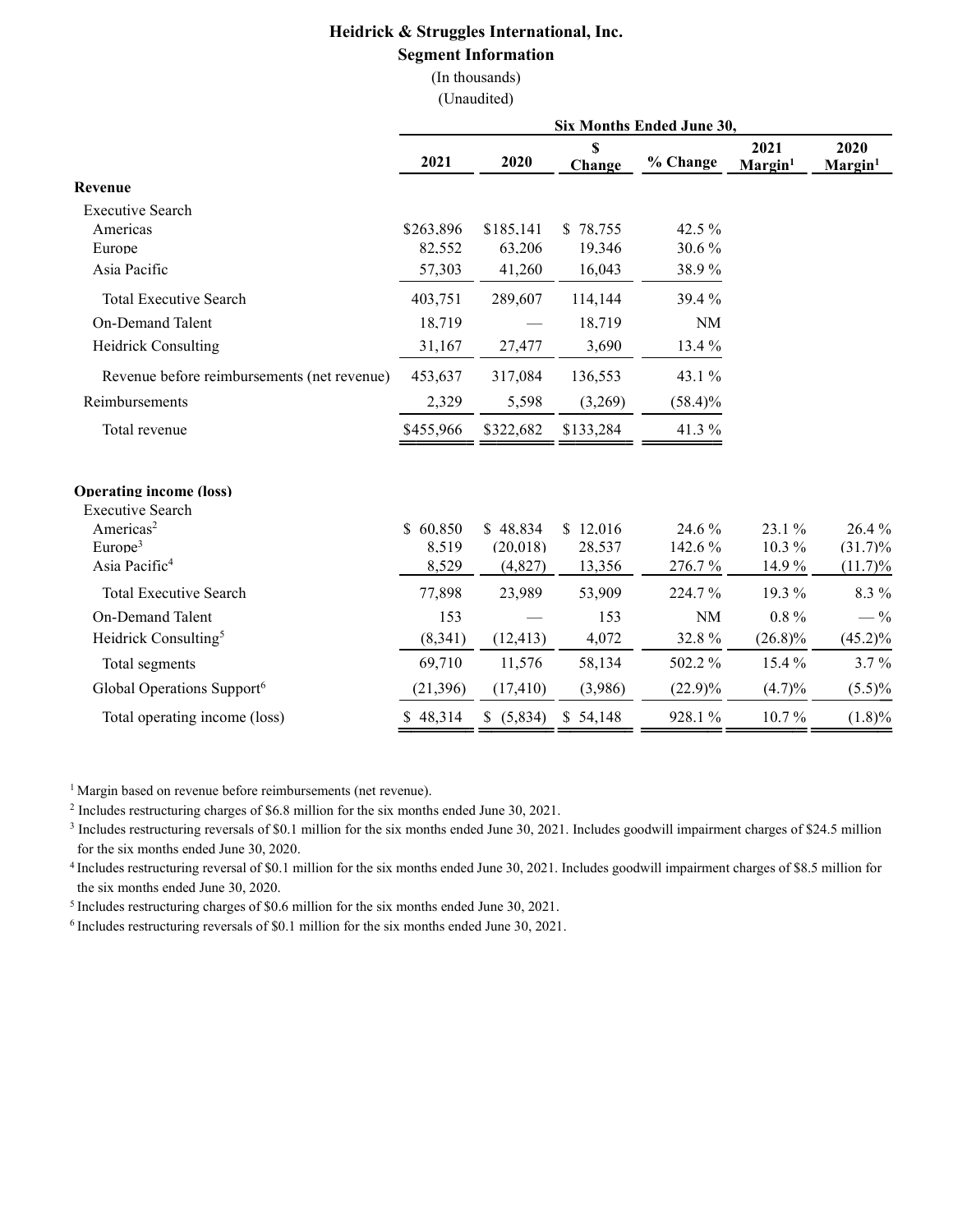# Heidrick & Struggles International, Inc. Reconciliation of Operating Income (Loss) and Adjusted Operating Income (Non-GAAP)

(In thousands)

(Unaudited)

|                                             |   | <b>Three Months Ended</b><br><b>June 30,</b> |    | <b>Six Months Ended</b><br><b>June 30,</b> |    |          |    |           |
|---------------------------------------------|---|----------------------------------------------|----|--------------------------------------------|----|----------|----|-----------|
|                                             |   | 2021                                         |    | 2020                                       |    | 2021     |    | 2020      |
| Revenue before reimbursements (net revenue) | S | 259,981                                      | \$ | 145,603                                    | \$ | 453,637  | \$ | 317,084   |
| <b>Operating income (loss)</b>              |   | 28,706                                       |    | (23,986)                                   |    | 48,314   |    | (5,834)   |
| <b>Adjustments</b>                          |   |                                              |    |                                            |    |          |    |           |
| Impairment charges <sup>1</sup>             |   |                                              |    | 32,970                                     |    |          |    | 32,970    |
| Restructuring charges <sup>2</sup>          |   | 3,193                                        |    |                                            |    | 7,054    |    |           |
| Total adjustments                           |   | 3,193                                        |    | 32,970                                     |    | 7,054    |    | 32,970    |
| <b>Adjusted operating income</b>            |   | 31,899                                       | \$ | 8,984                                      | \$ | 55,368   | \$ | 27,136    |
| Operating margin                            |   | 11.0%                                        |    | $(16.5)\%$                                 |    | $10.7\%$ |    | $(1.8)\%$ |
| Adjusted operating margin                   |   | $12.3\%$                                     |    | $6.2\%$                                    |    | 12.2 %   |    | $8.6\%$   |

<sup>1</sup> The Company incurred goodwill impairment charges of approximately \$33.0 million in the Europe and Asia Pacific operating segments for the three and six months ended June 30, 2020.

 $2$  The Company incurred restructuring charges of approximately \$3.2 million and \$7.1 million across all operating segments for the three and six months ended June 30, 2021, respectively.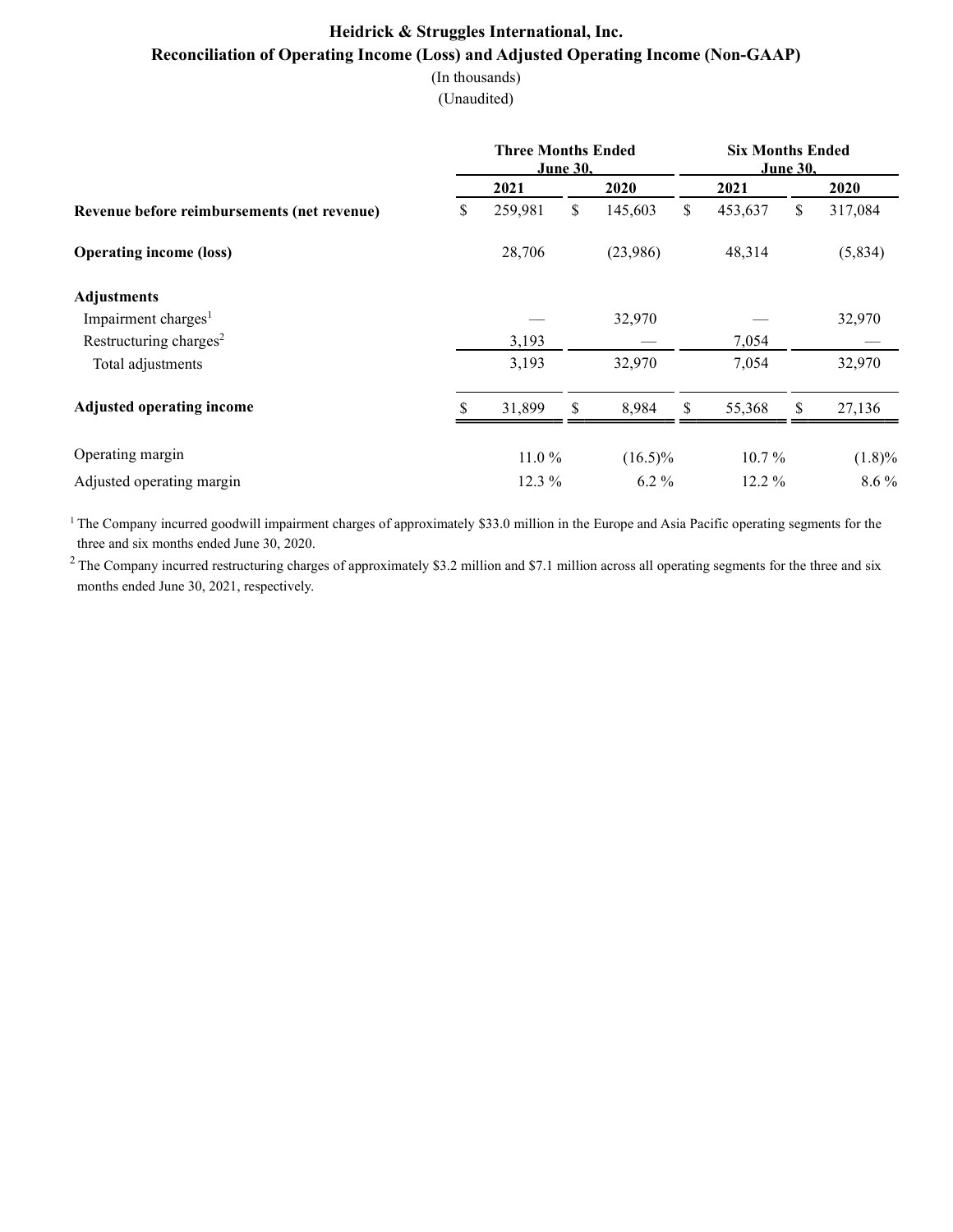## Heidrick & Struggles International, Inc. Reconciliation of Net Income (Loss) and Adjusted Net Income (Non-GAAP)

(In thousands)

(Unaudited)

|                                             |    | <b>Three Months Ended</b> | June 30, | <b>Six Months</b><br><b>June 30,</b> |                           |        |              |          |
|---------------------------------------------|----|---------------------------|----------|--------------------------------------|---------------------------|--------|--------------|----------|
|                                             |    | 2021                      |          | 2020                                 |                           | 2021   |              | 2021     |
| Net income (loss)                           | \$ | 20,765                    | \$       | (25, 733)                            | $\mathbb{S}$              | 35,597 | $\mathbb{S}$ | (17,067) |
| <b>Adjustments</b>                          |    |                           |          |                                      |                           |        |              |          |
| Impairment charges, net of tax <sup>1</sup> |    |                           |          | 32,970                               |                           |        |              | 32,970   |
| Restructuring charges, net of $tax^2$       |    | 2,142                     |          |                                      |                           | 4,717  |              |          |
| Total adjustments                           |    | 2,142                     |          | 32,970                               |                           | 4,717  |              | 32,970   |
| <b>Adjusted net income</b>                  | S  | 22,907                    | \$       | 7,237                                | $\boldsymbol{\mathsf{S}}$ | 40,314 | \$           | 15,903   |
| Weighted-average common shares outstanding  |    |                           |          |                                      |                           |        |              |          |
| Basic                                       |    | 19,510                    |          | 19,298                               |                           | 19,449 |              | 19,245   |
| Diluted                                     |    | 20,115                    |          | 19,558                               |                           | 20,197 |              | 19,722   |
| Earnings (loss) per common share            |    |                           |          |                                      |                           |        |              |          |
| Basic                                       | \$ | 1.06                      | \$       | (1.33)                               | \$                        | 1.83   | \$           | (0.89)   |
| Diluted                                     | \$ | 1.03                      | \$       | (1.33)                               | \$                        | 1.76   | \$           | (0.89)   |
| Adjusted earnings per common share          |    |                           |          |                                      |                           |        |              |          |
| Basic                                       | \$ | 1.17                      | \$       | 0.38                                 | \$                        | 2.07   | \$           | 0.83     |
| Diluted                                     | \$ | 1.14                      | \$       | 0.37                                 | \$                        | 2.00   | \$           | 0.81     |

<sup>1</sup> The Company incurred goodwill impairment charges of approximately \$33.0 million in the Europe and Asia Pacific operating segments for the three and six months ended June 30, 2020.

 $2$  The Company incurred restructuring charges of approximately \$3.2 million and \$7.1 million across all operating segments for the three and six months ended June 30, 2021, respectively.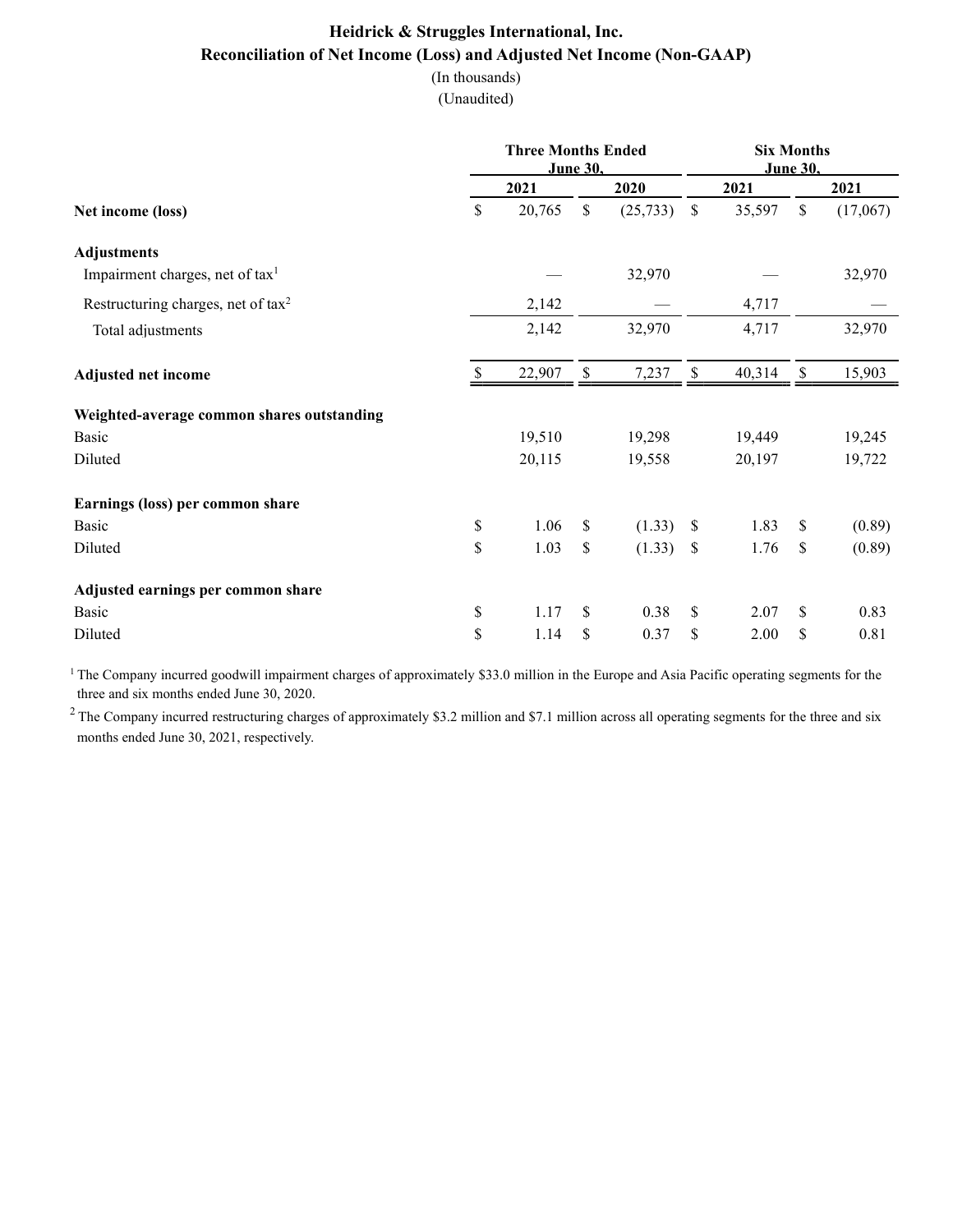# Heidrick & Struggles International, Inc. Consolidated Balance Sheets

(In thousands)

|                                                    | <b>June 30,</b><br>2021 |         | December 31,<br>2020 |         |
|----------------------------------------------------|-------------------------|---------|----------------------|---------|
| <b>Current assets</b>                              |                         |         |                      |         |
| Cash and cash equivalents                          | $\$$                    | 237,832 | S                    | 316,473 |
| Marketable securities                              |                         |         |                      | 19,999  |
| Accounts receivable, net                           |                         | 168,504 |                      | 88,123  |
| Prepaid expenses                                   |                         | 25,040  |                      | 18,956  |
| Other current assets                               |                         | 33,781  |                      | 23,279  |
| Income taxes recoverable                           |                         | 5,447   |                      | 5,856   |
| Total current assets                               |                         | 470,604 |                      | 472,686 |
| <b>Non-current assets</b>                          |                         |         |                      |         |
| Property and equipment, net                        |                         | 22,682  |                      | 23,492  |
| Operating lease right-of-use assets                |                         | 77,840  |                      | 92,671  |
| Assets designated for retirement and pension plans |                         | 14,001  |                      | 14,425  |
| Investments                                        |                         | 35,365  |                      | 31,369  |
| Other non-current assets                           |                         | 26,706  |                      | 24,439  |
| Goodwill                                           |                         | 137,401 |                      | 91,643  |
| Other intangible assets, net                       |                         | 10,903  |                      | 1,129   |
| Deferred income taxes                              |                         | 36,564  |                      | 35,958  |
| Total non-current assets                           |                         | 361,462 |                      | 315,126 |
| <b>Total assets</b>                                | S.                      | 832,066 | \$                   | 787,812 |
| <b>Current liabilities</b>                         |                         |         |                      |         |
| Accounts payable                                   | \$                      | 17,789  | \$                   | 8,799   |
| Accrued salaries and benefits                      |                         | 198,120 |                      | 217,908 |
| Deferred revenue                                   |                         | 41,915  |                      | 38,050  |
| Operating lease liabilities                        |                         | 27,572  |                      | 28,984  |
| Other current liabilities                          |                         | 19,042  |                      | 23,311  |
| Income taxes payable                               |                         | 13,356  |                      | 1,186   |
| Total current liabilities                          |                         | 317,794 |                      | 318,238 |
| <b>Non-current liabilities</b>                     |                         |         |                      |         |
| Accrued salaries and benefits                      |                         | 53,553  |                      | 56,925  |
| Retirement and pension plans                       |                         | 56,919  |                      | 53,496  |
| Operating lease liabilities                        |                         | 75,993  |                      | 86,816  |
| Other non-current liabilities                      |                         | 28,254  |                      | 4,735   |
| Total non-current liabilities                      |                         | 214,719 |                      | 201,972 |
| <b>Total liabilities</b>                           |                         | 532,513 |                      | 520,210 |
| <b>Stockholders' equity</b>                        |                         | 299,553 |                      | 267,602 |
| Total liabilities and stockholders' equity         | S                       | 832,066 | \$                   | 787,812 |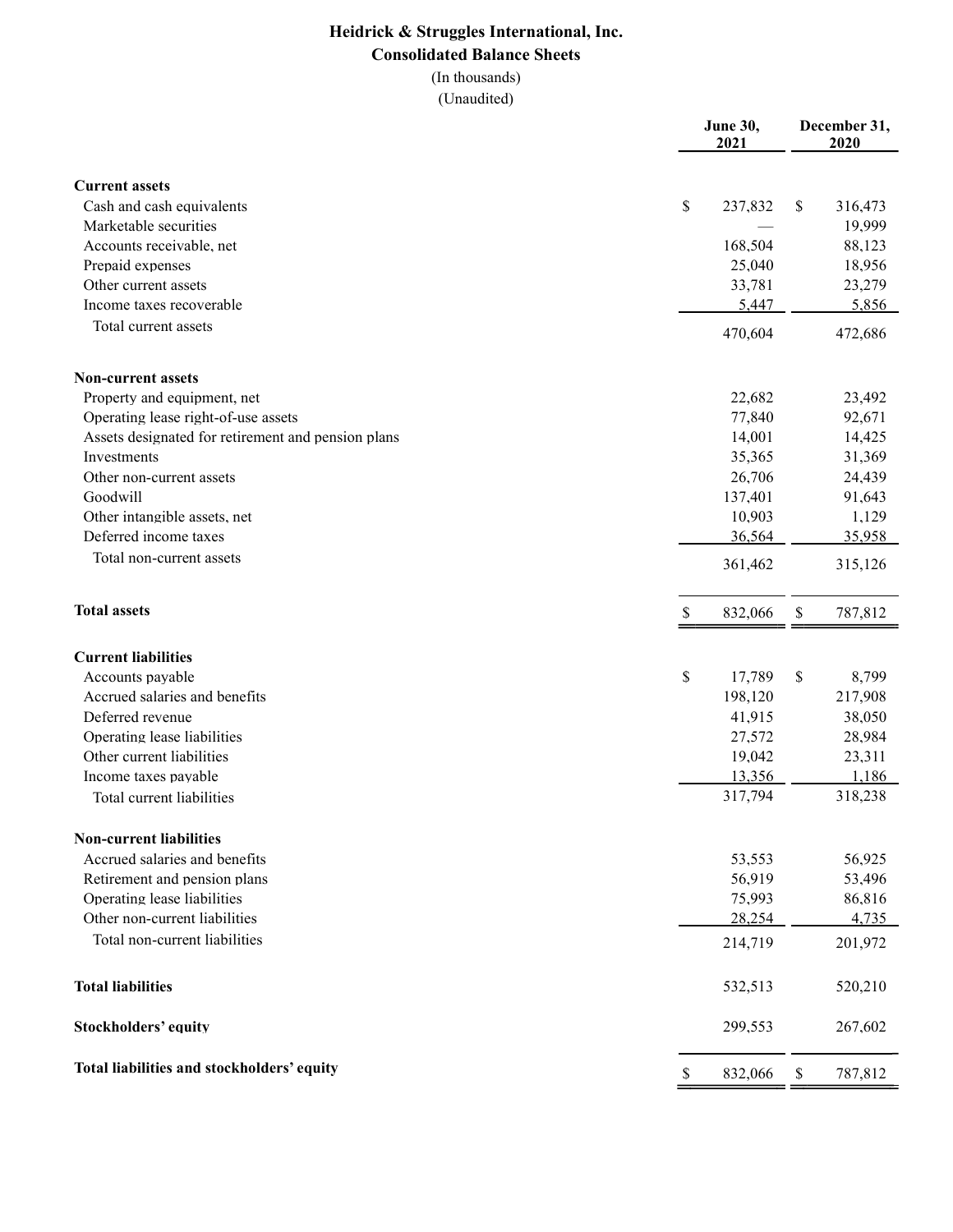# Heidrick & Struggles International, Inc. Consolidated Statements of Cash Flows

(In thousands)

|                                                                                      | <b>Three Months Ended</b> | June 30,     |           |
|--------------------------------------------------------------------------------------|---------------------------|--------------|-----------|
|                                                                                      | 2021                      |              | 2020      |
| <b>Cash flows - operating activities</b>                                             |                           |              |           |
| Net income (loss)                                                                    | \$<br>20,765              | $\mathbb{S}$ | (25, 733) |
| Adjustments to reconcile net income (loss) to net cash used in operating activities: |                           |              |           |
| Depreciation and amortization                                                        | 5,974                     |              | 2,130     |
| Deferred income taxes                                                                | (644)                     |              | 270       |
| Stock-based compensation expense                                                     | 2,861                     |              | 1,320     |
| Accretion expense related to earnout payments                                        | 181                       |              |           |
| Gain on marketable securities                                                        |                           |              | (11)      |
| Loss on disposal of property and equipment                                           | 94                        |              | 274       |
| Impairment charges                                                                   |                           |              | 32,970    |
| Changes in assets and liabilities, net of effects of acquisition:                    |                           |              |           |
| Accounts receivable                                                                  | (29,771)                  |              | 7,643     |
| Accounts payable                                                                     | 1,132                     |              | 248       |
| Accrued expenses                                                                     | 92,035                    |              | 17,423    |
| Restructuring accrual                                                                | (1,761)                   |              | (1, 342)  |
| Deferred revenue                                                                     | 1,915                     |              | (3,510)   |
| Income taxes recoverable and payable, net                                            | 5,696                     |              | 2,673     |
| Retirement and pension plan assets and liabilities                                   | 201                       |              | (758)     |
| Prepaid expenses                                                                     | 1,912                     |              | 2,025     |
| Other assets and liabilities, net                                                    | (10, 362)                 |              | 5,213     |
| Net cash provided by operating activities                                            | 90,228                    |              | 40,835    |
| Cash flows - investing activities                                                    |                           |              |           |
| Acquisition of business, net of cash acquired                                        | (31,969)                  |              |           |
| Capital expenditures                                                                 | (1,761)                   |              | (2,803)   |
| Purchases of marketable securities and investments                                   | (317)                     |              | (69, 294) |
| Proceeds from sales of marketable securities and investments                         | 162                       |              | 1,072     |
| Net cash used in investing activities                                                | (33,885)                  |              | (71, 025) |
| Cash flows - financing activities                                                    |                           |              |           |
| Cash dividends paid                                                                  | (2,993)                   |              | (2,995)   |
| Net cash used in financing activities                                                | (2,993)                   |              | (2,995)   |
| Effect of exchange rate fluctuations on cash, cash equivalents and restricted cash   | 427                       |              | 945       |
| Net increase (decrease) in cash, cash equivalents and restricted cash                | 53,777                    |              | (32,240)  |
| Cash, cash equivalents and restricted cash at beginning of period                    | 184,071                   |              | 251,000   |
| Cash, cash equivalents and restricted cash at end of period                          | \$<br>237,848             | $\$$         | 218,760   |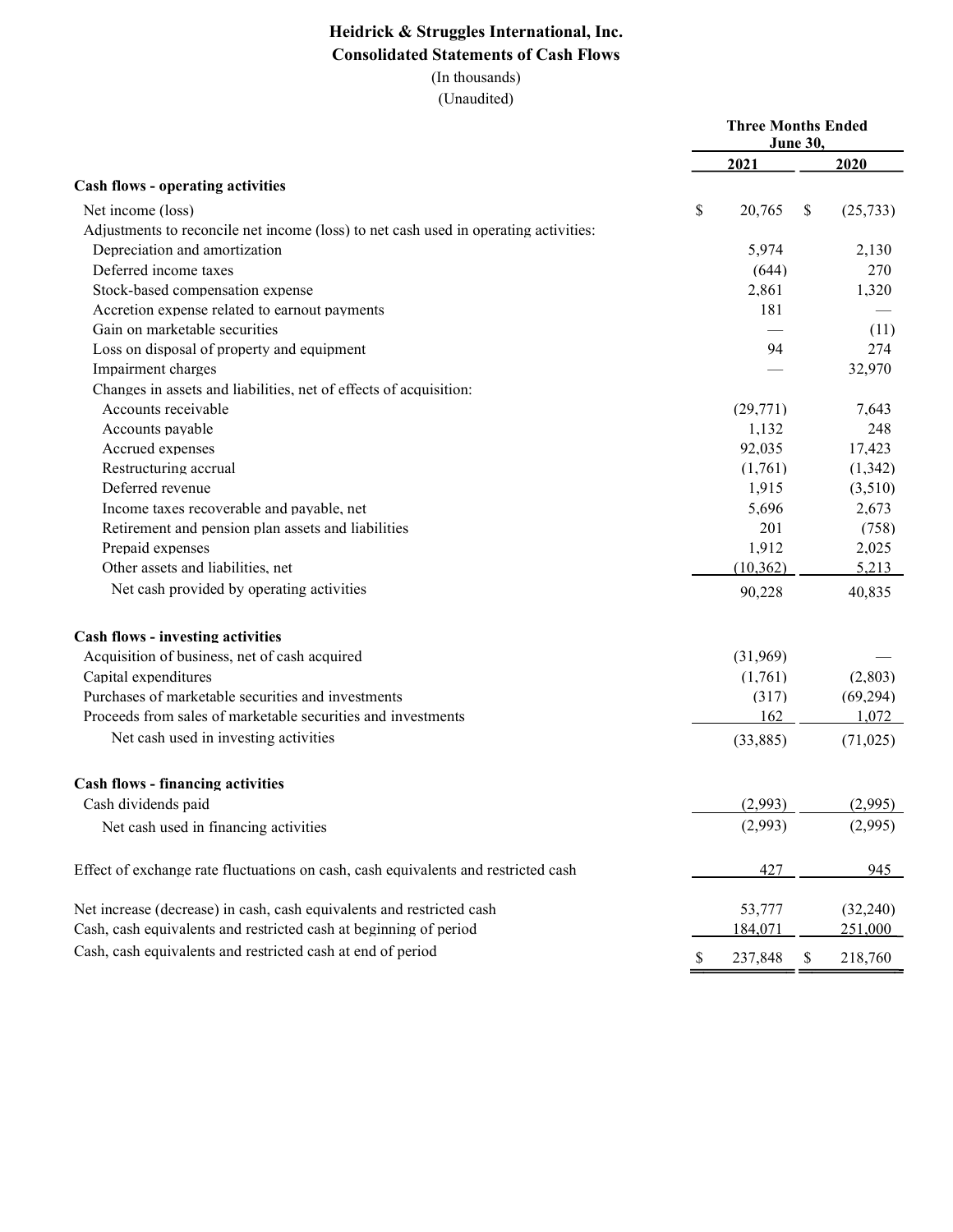# Heidrick & Struggles International, Inc. Consolidated Statements of Cash Flows

(In thousands)

|                                                                                      | <b>Six Months Ended</b> | <b>June 30,</b> |            |
|--------------------------------------------------------------------------------------|-------------------------|-----------------|------------|
|                                                                                      | 2021                    |                 | 2020       |
| <b>Cash flows - operating activities</b>                                             |                         |                 |            |
| Net income (loss)                                                                    | \$<br>35,597            | \$              | (17,067)   |
| Adjustments to reconcile net income (loss) to net cash used in operating activities: |                         |                 |            |
| Depreciation and amortization                                                        | 12,042                  |                 | 4,467      |
| Deferred income taxes                                                                | (1, 139)                |                 | 380        |
| Stock-based compensation expense                                                     | 5,852                   |                 | 3,934      |
| Accretion expense related to earnout payments                                        | 181                     |                 |            |
| Gain on marketable securities                                                        | (1)                     |                 | (122)      |
| Loss on disposal of property and equipment                                           | 115                     |                 | 275        |
| Impairment charges                                                                   |                         |                 | 32,970     |
| Changes in assets and liabilities, net of effects of acquisition:                    |                         |                 |            |
| Accounts receivable                                                                  | (70,980)                |                 | (17,013)   |
| Accounts payable                                                                     | 2,497                   |                 | 2,145      |
| Accrued expenses                                                                     | (24,292)                |                 | (129, 842) |
| Restructuring accrual                                                                | (4,663)                 |                 | (1,480)    |
| Deferred revenue                                                                     | 2,878                   |                 | (2,673)    |
| Income taxes recoverable and payable, net                                            | 12,515                  |                 | 6,755      |
| Retirement and pension plan assets and liabilities                                   | 1,436                   |                 | 1,275      |
| Prepaid expenses                                                                     | (5,982)                 |                 | (4, 541)   |
| Other assets and liabilities, net                                                    | (18,399)                |                 | (4,228)    |
| Net cash used in operating activities                                                | (52, 343)               |                 | (124,765)  |
| Cash flows - investing activities                                                    |                         |                 |            |
| Acquisition of business, net of cash acquired                                        | (31,969)                |                 |            |
| Capital expenditures                                                                 | (2,706)                 |                 | (4,556)    |
| Purchases of marketable securities and investments                                   | (1,671)                 |                 | (71, 419)  |
| Proceeds from sales of marketable securities and investments                         | 20,315                  |                 | 62,467     |
| Net cash used in investing activities                                                | (16, 031)               |                 | (13,508)   |
| Cash flows - financing activities                                                    |                         |                 |            |
| Proceeds from line of credit                                                         |                         |                 | 100,000    |
| Cash dividends paid                                                                  | (6,065)                 |                 | (5,997)    |
| Payment of employee tax withholdings on equity transactions                          | (3,090)                 |                 | (1,550)    |
| Acquisition earnout payments                                                         |                         |                 | (2,789)    |
| Net cash (used in) provided by financing activities                                  | (9,155)                 |                 | 89,664     |
| Effect of exchange rate fluctuations on cash, cash equivalents and restricted cash   | (1,112)                 |                 | (4,350)    |
|                                                                                      |                         |                 |            |
| Net decrease in cash, cash equivalents and restricted cash                           | (78, 641)               |                 | (52,959)   |
| Cash, cash equivalents and restricted cash at beginning of period                    | 316,489                 |                 | 271,719    |
| Cash, cash equivalents and restricted cash at end of period                          | \$<br>237,848           | \$              | 218,760    |